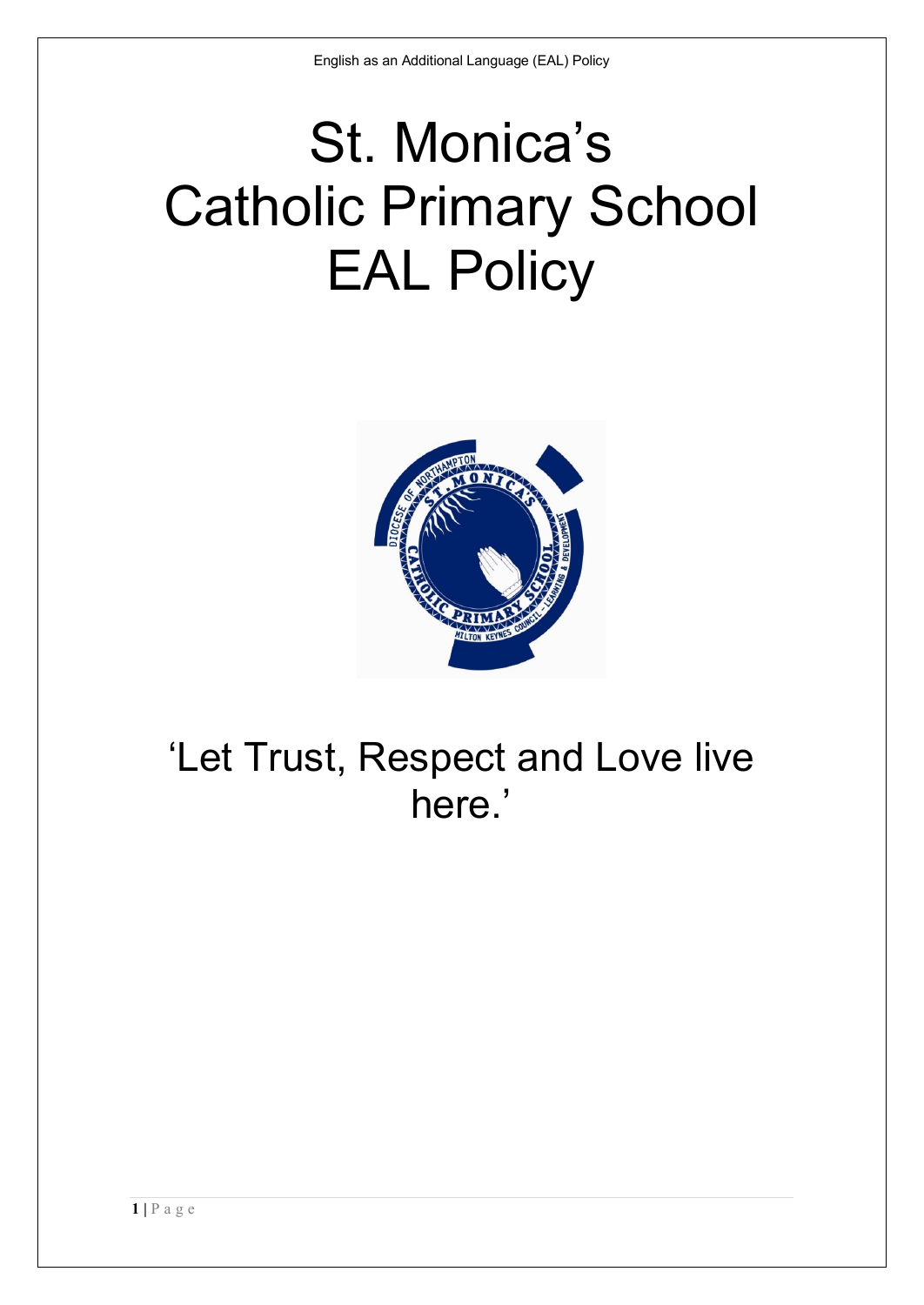

### **ST. MONICA'S CATHOLIC PRIMARY SCHOOL**

#### **Ethnic Minority Achievement Policy (Including English as an Additional Language – EAL)**

#### **Philosophy**

Every child is a unique gift from God, with his or her own unique gifts.

At St. Monica's, we strive to ensure that all children are offered the opportunity and challenged to develop to their full potential in individual, educational, moral, intellectual and spiritual needs.

#### **Definition**

We at St Monica's value the linguistic experiences that children bring with them. Pupils with EAL often live in a home where they are exposed to more than one language (Spoken, heard or written). We understand that in some cases pupils will have English as the dominant language but are able to negotiate different language systems due to the exposure of other languages. Pupils who are considered multilingual may have varying degrees of competency and fluency in their home languages and English.

#### **1 Introduction**

At St Monica's we are committed to providing the best education for all our pupils. We strongly believe that all pupils need to feel safe, accepted and valued in order to learn and incorporate this into our school ethos. Pupils who are learning English as an additional language, this includes recognising and valuing their home languages and cultural background. As a school, we are aware that multilingualism is a strength and that EAL pupils have a valuable contribution to make. We take a whole school approach, including ethos, curriculum, and education against racism and promoting language awareness.

#### **2 Aims and objectives**

**2.1** To welcome and value the cultural, linguistic and educational experiences that BME pupils including those with EAL bring to the school.

**2.2** To implement school wide strategies to ensure that BME/ EAL pupils are supported to access the curriculum across all areas.

**2.3** To support EAL pupils to gain confidence and fluency in English in order to fulfil their academic potential.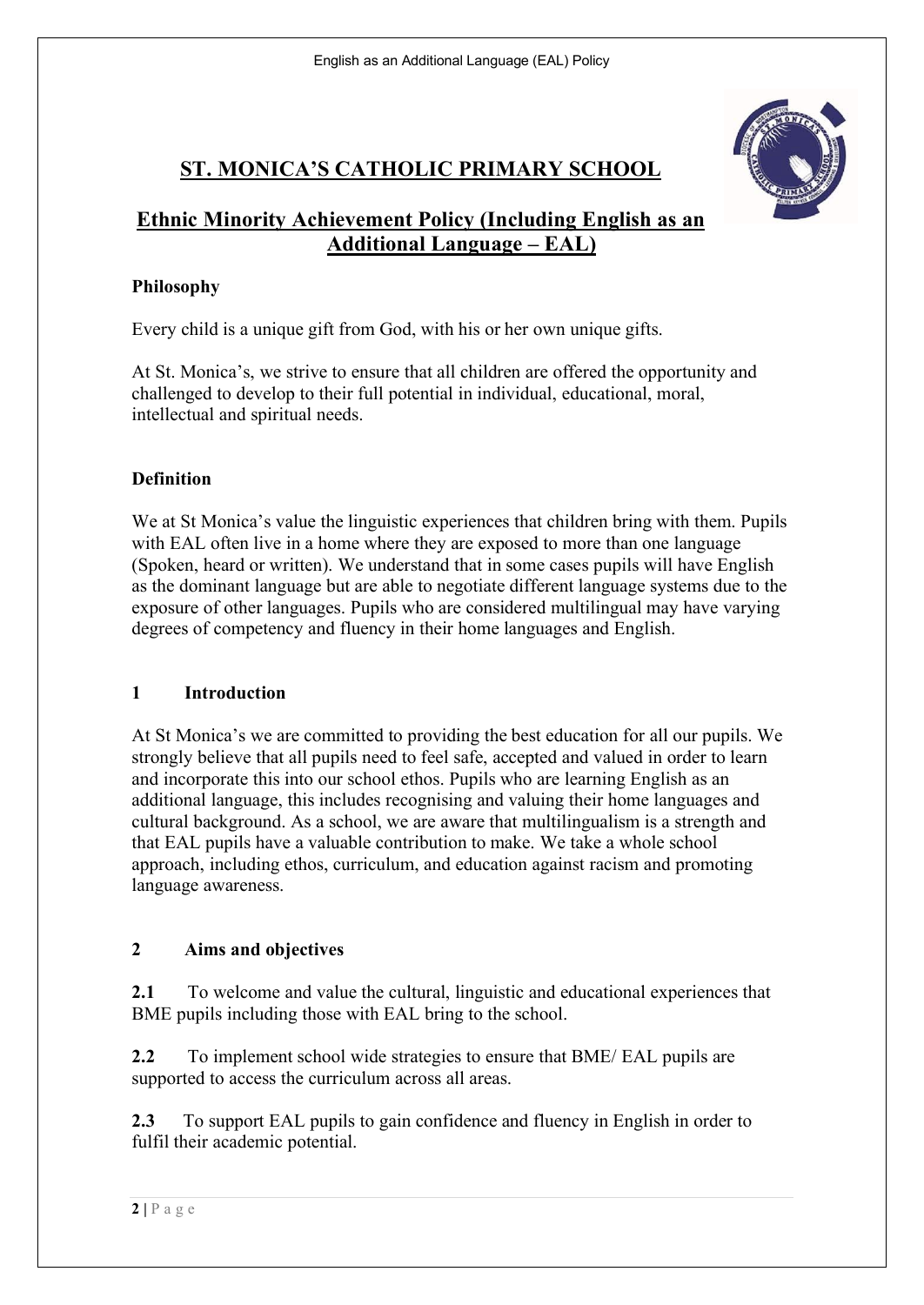**2.4** To be able to assess the needs of BME/ EAL pupils and give appropriate provision throughout the school.

**2.5** To monitor pupils progress systematically and analyse and use data critically to inform decisions on classroom management and curriculum planning.

2.6 The aim of this policy is therefore to help ensure that we meet all the needs of those children who are BME/ EAL. This is in line with the requirements of the Equalities Act (2010).

#### **3 Teaching and learning style**

**3.1**St Monica's provide a system for staff to share planning with support staff. Plans will identify the demands of the National Curriculum and provide differentiated opportunities matched to individual BME/ EAL pupils' needs.

**3.2** Staff will monitor children's progress and where having English as an additional language affects their progress a EAL support plan will be put in place.

**3.3** Classroom activities have clear learning objectives and appropriate support and resources are deployed to ensure that pupils are able to participate in lessons. Staff review groupings and setting arrangements to ensure that BME/ EAL learners have access to strong English language peer models.

**3.4** Staff use support strategies to ensure curriculum access:

- Collaborative group work
- Enhanced opportunities for speaking and learning
- Effective role models of speaking, reading and writing
- Additional visual support posters, pictures, working walls
- Bilingual resources dictionaries, key words list, bilingual staff/pupils/parents
- Pre-teaching of key vocabulary
- Writing frames
- Opportunities for role play
- Pupils receive regular feedback from staff
- Opportunities are taken to focus on the cultural knowledge explicit or implicit in texts
- Discussion is provided before and during reading and writing activities
- Learning progresses, where possible, from concrete to abstract
- Further support for pupils' language development is provided outside the formal curriculum, e.g. in assemblies, school clubs, homework clubs, etc.

#### **4 Assessment for learning**

**4.1** Our school uses the NASSEA assessments to measure and track the English language competence of EAL children whose learning is affected by having English as an additional language. Progress is monitored and assessments are completed termly and reviewed throughout the year by teachers. EAL targets are then set for those who need them to ensure sufficient language development and progress in learning.